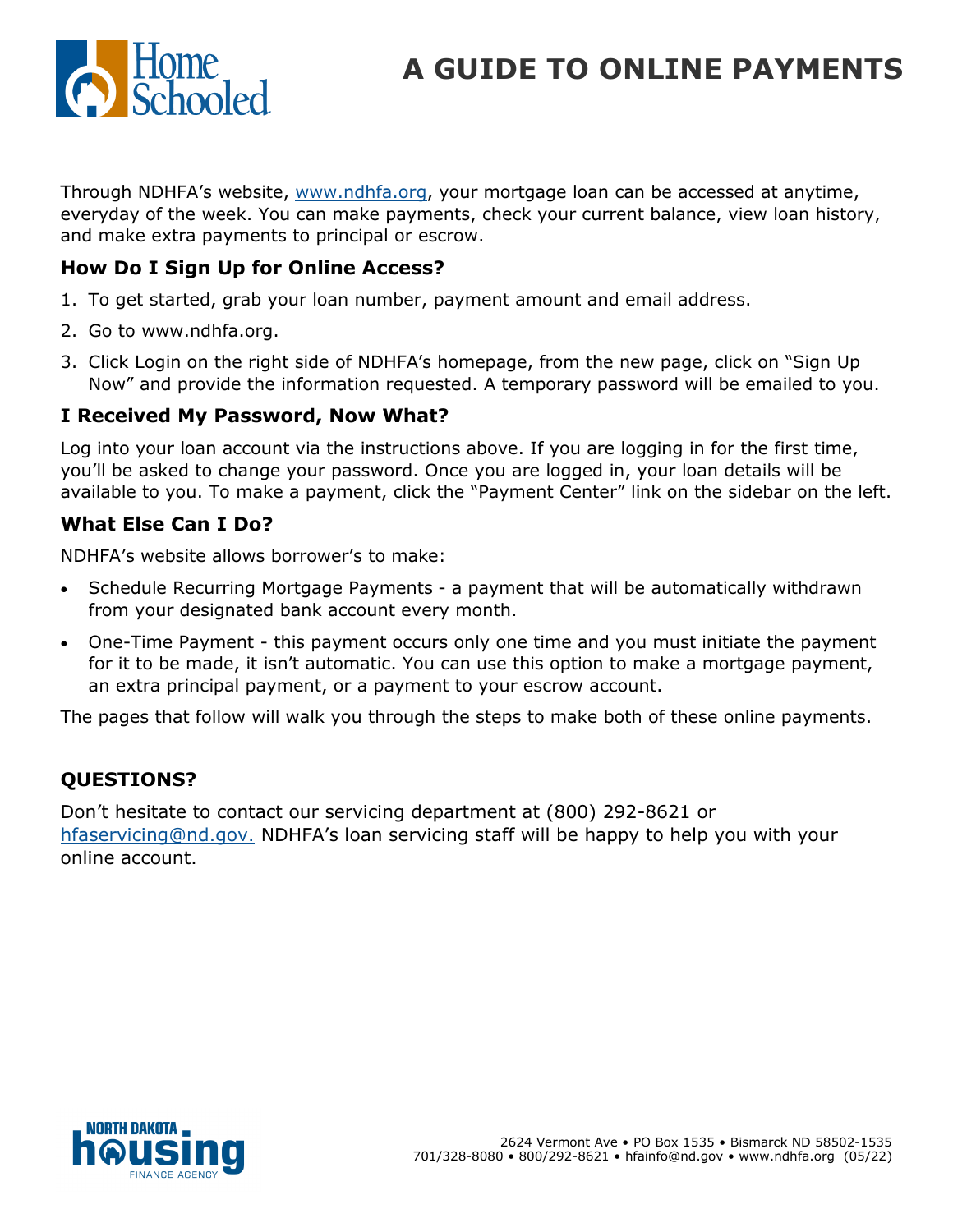## Payment Center

### **SCHEDULE RECURRING MORTGAGE PAYMENTS**

| Name Timothy Fulton                                                                                                                                                                                                                                              | Loan Number 1122334455<br>Next Payment Due on 8/1/2022                                | 1,200.00                                                                                  |                                                                                                                                              |  |  |  |  |
|------------------------------------------------------------------------------------------------------------------------------------------------------------------------------------------------------------------------------------------------------------------|---------------------------------------------------------------------------------------|-------------------------------------------------------------------------------------------|----------------------------------------------------------------------------------------------------------------------------------------------|--|--|--|--|
| <b>Recurring Payment</b>                                                                                                                                                                                                                                         |                                                                                       | We'll need your bank information in order to<br>withdraw the payments. On the bottom of a |                                                                                                                                              |  |  |  |  |
| <b>Bank Routing</b>                                                                                                                                                                                                                                              | 617181911                                                                             |                                                                                           | check blank, the first set of numbers is the<br>routing number and the second set is the                                                     |  |  |  |  |
| From Account                                                                                                                                                                                                                                                     | 0814152637                                                                            |                                                                                           | bank account number. Please also designate<br>if the funds are to come out of savings or                                                     |  |  |  |  |
| Account Type                                                                                                                                                                                                                                                     | Checking<br>Savings                                                                   |                                                                                           | checking.                                                                                                                                    |  |  |  |  |
| Payment Day                                                                                                                                                                                                                                                      | $\overline{\mathcal{L}}$                                                              |                                                                                           | Payments can be made for the 1st to the                                                                                                      |  |  |  |  |
| Amount                                                                                                                                                                                                                                                           | Payment Due                                                                           | 1,200.00                                                                                  | 10th of each month at no charge. Recurring<br>payments scheduled for the 11th to the 15th                                                    |  |  |  |  |
|                                                                                                                                                                                                                                                                  | <b>Additional Principal</b>                                                           | 0.00                                                                                      | of a month will incur a monthly service fee.<br>Recurring payments cannot be scheduled for                                                   |  |  |  |  |
|                                                                                                                                                                                                                                                                  | <b>Additional Escrow</b>                                                              | 0.00                                                                                      | on or after the 16th of the month.                                                                                                           |  |  |  |  |
|                                                                                                                                                                                                                                                                  | Service Fee                                                                           | 0.00                                                                                      |                                                                                                                                              |  |  |  |  |
| <b>Total Payment Amount</b>                                                                                                                                                                                                                                      |                                                                                       | 1,200.00                                                                                  |                                                                                                                                              |  |  |  |  |
| $\sqrt{1}$ would like an email notification of electronic payments.                                                                                                                                                                                              |                                                                                       |                                                                                           | Here you can enter if you'd like to apply extra<br>to principal or escrow. If you have incurred a<br>service fee, it will also be displayed. |  |  |  |  |
|                                                                                                                                                                                                                                                                  | Email notification sent to timful@hotmail.com                                         |                                                                                           |                                                                                                                                              |  |  |  |  |
| Continue                                                                                                                                                                                                                                                         | Cancel                                                                                |                                                                                           |                                                                                                                                              |  |  |  |  |
| Once you click continue, you will be taken to this<br>screen to verify that all the information is correct.<br>Name Timothy Fulton<br>Loan Number 1122334455<br>If it is, click the "Schedule Payment" button below.<br>Next Payment Due on 8/1/2022<br>1,200.00 |                                                                                       |                                                                                           |                                                                                                                                              |  |  |  |  |
| <b>Verify Recurring Payment Information</b>                                                                                                                                                                                                                      |                                                                                       |                                                                                           |                                                                                                                                              |  |  |  |  |
|                                                                                                                                                                                                                                                                  | Once you've reviewed your details, click "Schedule Payment" to authorize the payment. |                                                                                           |                                                                                                                                              |  |  |  |  |
| Payment Amount                                                                                                                                                                                                                                                   |                                                                                       | 1,200.00                                                                                  |                                                                                                                                              |  |  |  |  |
| <b>Additional Principal</b>                                                                                                                                                                                                                                      |                                                                                       | 0.00                                                                                      |                                                                                                                                              |  |  |  |  |
| <b>Additional Escrow</b><br>Service Fee                                                                                                                                                                                                                          |                                                                                       | 0.00<br>0.00                                                                              |                                                                                                                                              |  |  |  |  |
| <b>Total Payment Amount</b>                                                                                                                                                                                                                                      |                                                                                       | 1,200.00                                                                                  |                                                                                                                                              |  |  |  |  |
| From Account<br>Payment Day                                                                                                                                                                                                                                      | 0814152637                                                                            |                                                                                           |                                                                                                                                              |  |  |  |  |
|                                                                                                                                                                                                                                                                  |                                                                                       | 4                                                                                         |                                                                                                                                              |  |  |  |  |
| <b>Schedule Payment</b>                                                                                                                                                                                                                                          | Edit<br>Cancel                                                                        |                                                                                           |                                                                                                                                              |  |  |  |  |
|                                                                                                                                                                                                                                                                  |                                                                                       |                                                                                           |                                                                                                                                              |  |  |  |  |
| This is your confirmation screen letting you know that<br>Name Timothy Fulton<br>Loan Number 1122334455<br>your payment will be withdrawn on the day that you<br>Next Payment Due on 8/1/2022<br>1,200.00<br>have chosen.                                        |                                                                                       |                                                                                           |                                                                                                                                              |  |  |  |  |
| <b>Scheduled Payments</b>                                                                                                                                                                                                                                        |                                                                                       |                                                                                           |                                                                                                                                              |  |  |  |  |

#### Recurring Payment Scheduled for 7/4/2022 for the amount of 1,200.00.

Account Activity  $\|\cdot\|$  Print  $\|\cdot\|$  Edit  $\|\cdot\|$  Delete  $\|\cdot\|$  Logoff